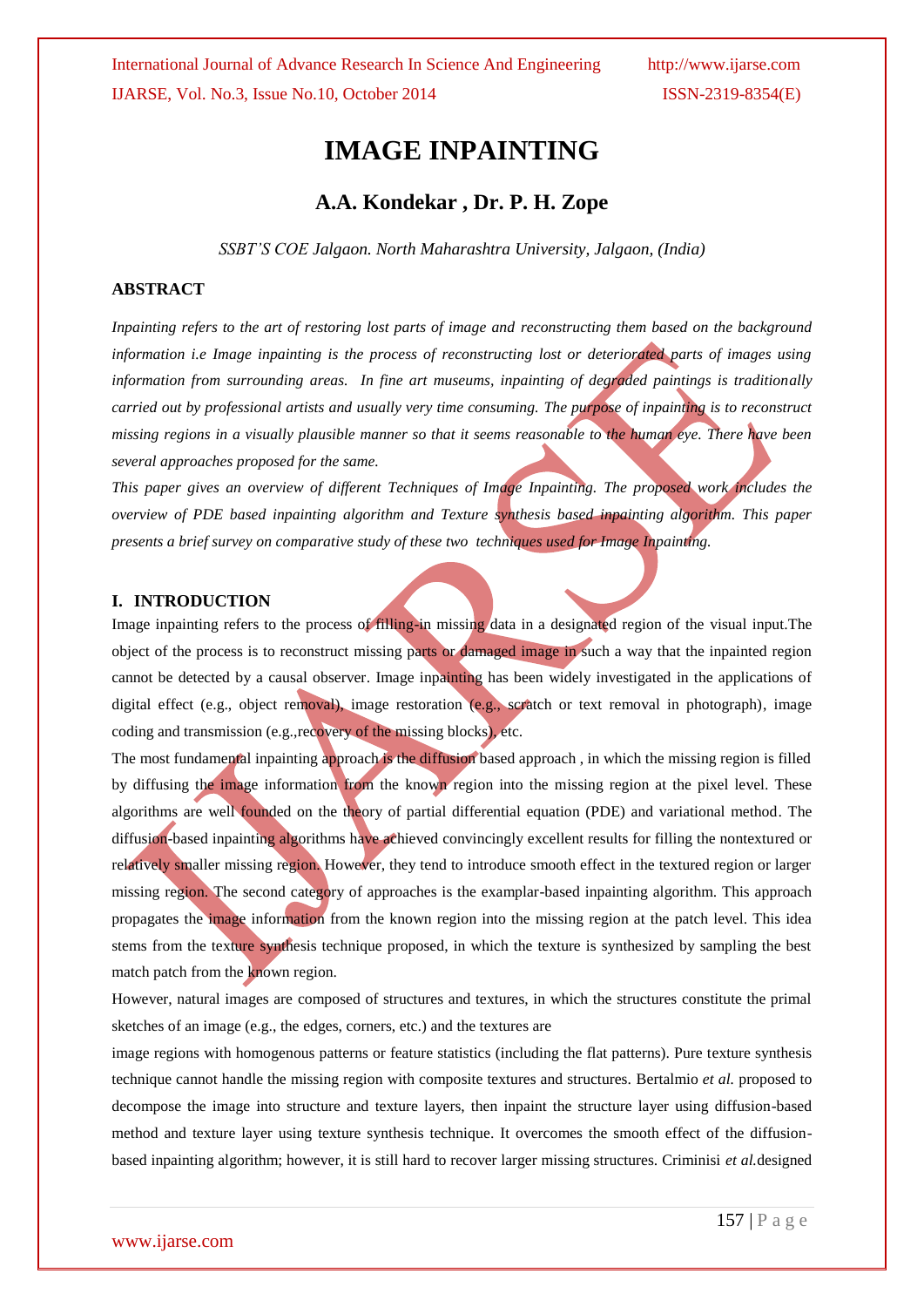in [1]an exemplar-based inpainting algorithm by propagating the known patches (i.e., exemplars) into the missing patches gradually. To handle the missing region with composite textures and structures, patch priority is defined to encourage the filling-in of patches on the structure. Wu proposed a cross-isophotes exemplar-based inpainting algorithm, in which a cross-isophotes patch priority term was designed based on the analysis of anisotropic diffusion. Wong proposed a nonlocal means approach for the examplar-based inpainting algorithm. The image patch is inferred by the nonlocal means nof a set of candidate patches in the known region instead of a single best match patch. More exemplar-based inpainting algorithms were al so proposed for image completion.Compared with the diffusion-based inpainting algorithm, the exemplar-based inpainting algorithms have performed plausible results for inpainting the large missing region.

Most inpainting methods work as follows. As a first step the user manually selects the portions of the image that will be restored. This is usually done as a separate step and involves the use of other image processing tools. Then image restoration is done automatically, by filling these regions in with new information coming from the surrounding pixels (or from the whole image). In order to produce a perceptually plausible reconstruction, an inpainting technique must attempt to continue the isophotes (line of equal gray value) as smoothly as possible inside the reconstructed region.

In other words the missing region should be inpainted so that inpainted gray value and gradient extrapolate the gray value and gradient outside the region. The algorithms proposed for inpainting use the information from surrounding portions of image to inpaint the selected region. There are mainly three approaches for inpainting: 1. The first class of algorithms deals with the restoration of films. 2. Another class of algorithms deals with the reconstruction of textures in the image. 3. There is a third class of algorithms that deal with disocclusions. Presently there are different approaches to digital image inpainting and can be broadly classified into several different categories as listed below

I. Partial Differential Equation (PDE) based inpainting

- II. Texture synthesis based inpainting
- III. Exemplar and search based inpainting
- IV. Hybrid inpainting
- V. Semi-automatic and Fast Digital Inpainting.

In this section we will briefly explain the main ideas and the concepts of some of the existing inpainting algorithms.

## **II. METHODOLOGY**

#### **2.1 Partial Differential Equation (PDE) Based Inpainting**

PDE(partial differential equations) is designed to connect edges or isophotes (line of equal gray values). Bertalmio et al.[11] proposed an image inpainting algorithm based on PDE. Its algorithm will have good results if missed regions are small, but in large damaged regions it will take so long time and wont have good results. Bertalmio et al. use similarities between image processing and fluid dynamic topics, and he proposed an image inpainting algorithm using the Navier Stokes equation. Chan et al. present several inpainting algorithms such as total variation (TV), curvature driven diffusion (CDD), and Euler's elastica. The authors try to minimize the TVnorm of reconstructed image in order to restore damaged pixels. Chan and Shen use energy functional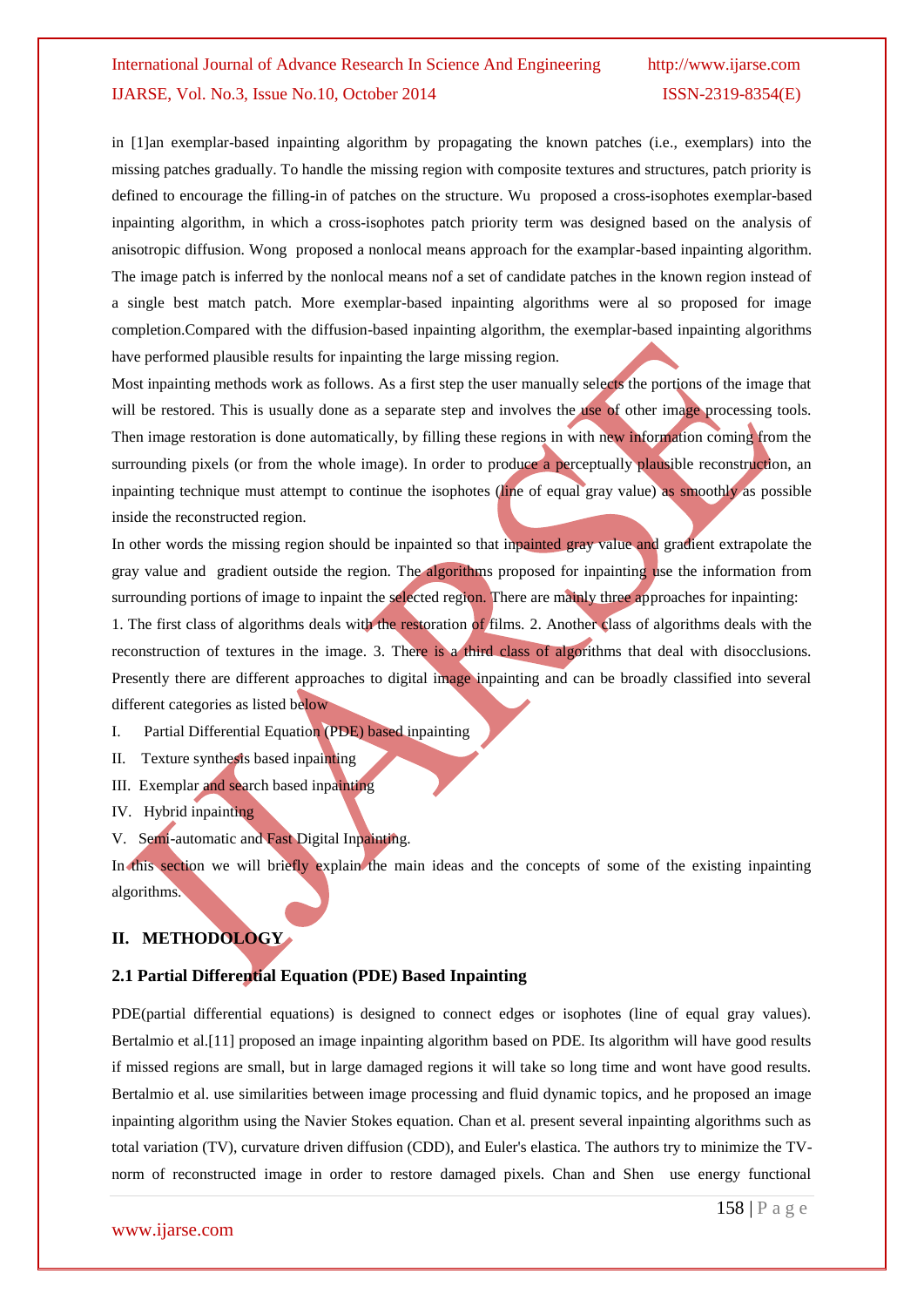involving the curvature of the level curves and tries to connect level curves in a smoothing fashion. Masnou and Morel in present a new model for image inpainting. They propose a simple but effective algorithm to connect level lines. Some works relate phase transition in supper conductors to image inpainting . Authors propose an algorithm that propagates tangential and normal vectors into missed regions then it reconstructs damaged image by fitting it to these vectors. Telea propose a fast marching method that can be considered as a PDE method which is faster and simpler to implement than other PDE based algorithms. All of above mentioned algorithms are very time consuming and have some problems with the damaged regions with a large size. PDE technique has been widely used in numerous applications such as image segmentation, restoration and compression. Even for traditional image inpainting.

#### **2.2 Texture Synthesis Based Inpainting .**

Texture synthesis based algorithms fill in damaged or missed regions using similar neighborhoods in an image, i.e. they try to match statistics of damaged regions to statistics of known regions in the neighbourhood of a damaged pixels. One of the earliest modes of image inpainting was to use general texture synthesis algorithms to complete the missing regions. The texture synthesis algorithms synthesize new image pixels from an initial seed and strive to preserve the local structures of the image. Earlier inpainting techniques utilized these methods to fill the holes by sampling and copying pixels from neighbouring areas. For example, Markov Random Field (MRF) is used to model the local distribution of a pixel and new texture is synthesized by querying existing texture and finding all similar neighbourhoods. Their differences lay mainly in how continuity is maintained between the inpainted hole and the existing pixels. These synthesis based techniques perform well only for a select set of images where completing the hole region with homogenous texture information would result in a natural completion.

Later this effort was extended to a fast synthesizing algorithm by stitching together small patches of existing images referred to as image quilting. Heeger and Bergen developed a parametric texture synthesis algorithm which can synthesize a matching texture, given a target texture. This was done by matching first order statistics of a linear filter bank which roughly match to the texture discrimination capabilities of Human Visual System (HVS). Igehy et.al included a composition step to the above method to generate synthetic and real textures . A multi-resolution texture synthesis method which can generate texture under varying brightness conditions was introduced for inpainting by Yamauchi et.al. Recently, a fast multi-resolution based image completion based on texture analysis and synthesis was introduced by Fang et.al. In their method, the input image was analysed by a patch based method using Principal Component Analysis (PCA) and a Vector Quantization (VQ) based technique was used to speedup the matching process of the texture inside the hole region. Various texture synthesis methods discussed here differentiate among themselves in their ability to create textures with different statistical characteristics and to generate textures under gradient, color or intensity variations. There are innumerable texture synthesis methods other than the aforementioned, but we shall restrict ourselves to illustrate those texture synthesis techniques specifiically used for inpainting. While the texture synthesis based inpainting perform well in approximating textures, they have difficulty in handling natural images as they are composed of structures in the form of edges and have complex interactions between structure and texture boundaries. In some cases, they also require the user to specify what texture to replace and the place to be replaced. Hence while

#### www.ijarse.com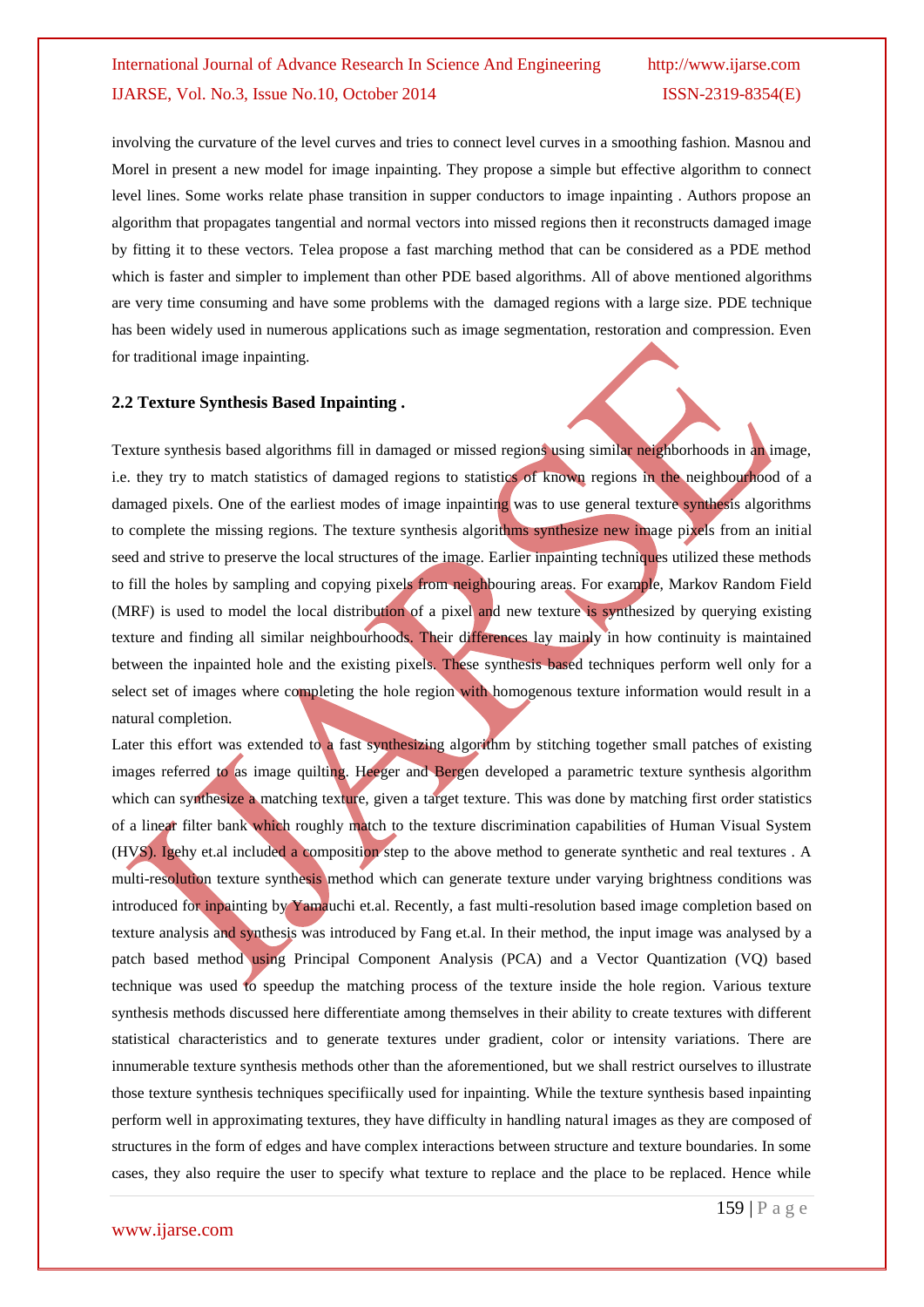appreciating the use of texture synthesis techniques in inpainting, it is prudent to understand that these methods address only a small subset of inpainting issues and are not suitable for a wide variety of applications.

#### **2.3 Exemplar and Search Based Inpainting**

The exemplar based approaches constitute an important class of inpainting algorithms and have proved to be very effective. An algorithm for handling large fill areas which combines the use of texture synthesis and Isophote driven Inpainting by a priority based mechanism in a unified framework was proposed by Criminisi et.al. In this algorithm the region filling order is determined by a priority based mechanism and is presented in Figure 1. Points which lie on the path of edges have a higher priority and hence are filled earlier than other pixels. Figure 1(b) shows a point P with high priority lying on the contour of the hole boundary. The neighbourhood or filled patch surrounding the highest priority pixel is then filled by finding the best matching patch in the known regions as explained in Figures 1(c) and (d).



**Figure 1: Exemplar based inpainting: fig a) Original image with target, its contour and source region. b) The filled patch marked by highest priority pixel. c) Most likely candidates for filling the patch. d) Pixel with highest priority is filled with the matching patch.**

The patch size can be varied depending on the underlying characteristics of the image. This exemplar-based removal technique performs well for a wide range of images with good texture and structure replication but has some difficulty in handling curved structures. A major drawback of this exemplar method is the bias caused by selection of few incorrect patches in the priority based filling mechanism. These incorrect patches have a tendency to hijack the entire inpainting process by building upon the initial incorrect completions and have a spiralling effect that undermines the stability of the inpainting process. Recently, image inpainting techniques operated under the assumption that the information necessary to complete the hole is to be fetched from the regions outside the hole region of the same image. This work has opened new set ideas for image inpainting and

160 | P a g e

#### www.ijarse.com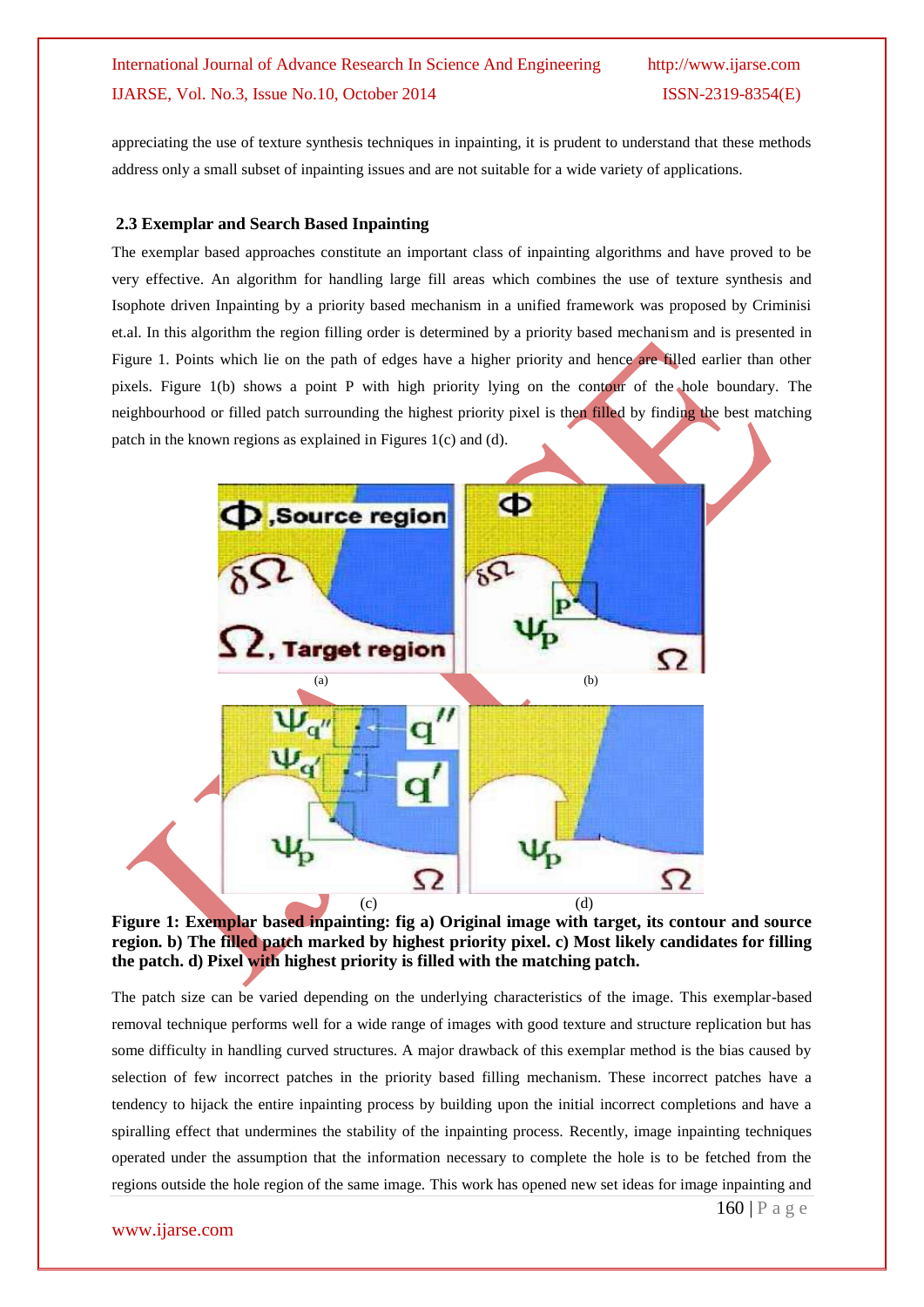produced promising image completion results over a wide variety of images. In this method, Gist, an image descriptor which characterizes the image using information in multiple frequency bands and orientation, is computed for every image in a database of over millions . The nearest semantic match for the image is obtained by searching through the entire database.

Once the match is obtained, the region inside the matching image is seamlessly blended into the source image using a poisson blending process . The result of applying this algorithm on a sample image with a large fill area is presented in Figure 2.



**Figure 2: Search based inpainting: fig. a) Original image b) Image with a hole area marked by the user c) Results for the nearest semantic match using Gist of the image d) Completed image using Poisson blending.**

### **2.4 Hybrid Inpainting**

The hybrid approaches combine both texture synthesis and PDE based inpainting for completing the holes. The main idea behind these approaches is to decompose the image into separate structure and texture regions. The corresponding decomposed regions are filled by edge propagating algorithms and texture synthesis techniques. These algorithms are computationally intensive unless the fill region is small.One important direction we believe is more natural to the inpainting process is by structure completion through segmentation. An example of such an approach can be found in . It uses a two-step approach: the first stage is structure completion followed by texture synthesis. In the structure completion stage, a segmentation, using the algorithm of, is performed based on the insu±cient geometry, color and texture information on the input and the partitioning boundaries are then extrapolated to generate a complete segmentation for the input using tensor voting . The second step consists of synthesizing texture and color information in each segment, again using tensor voting.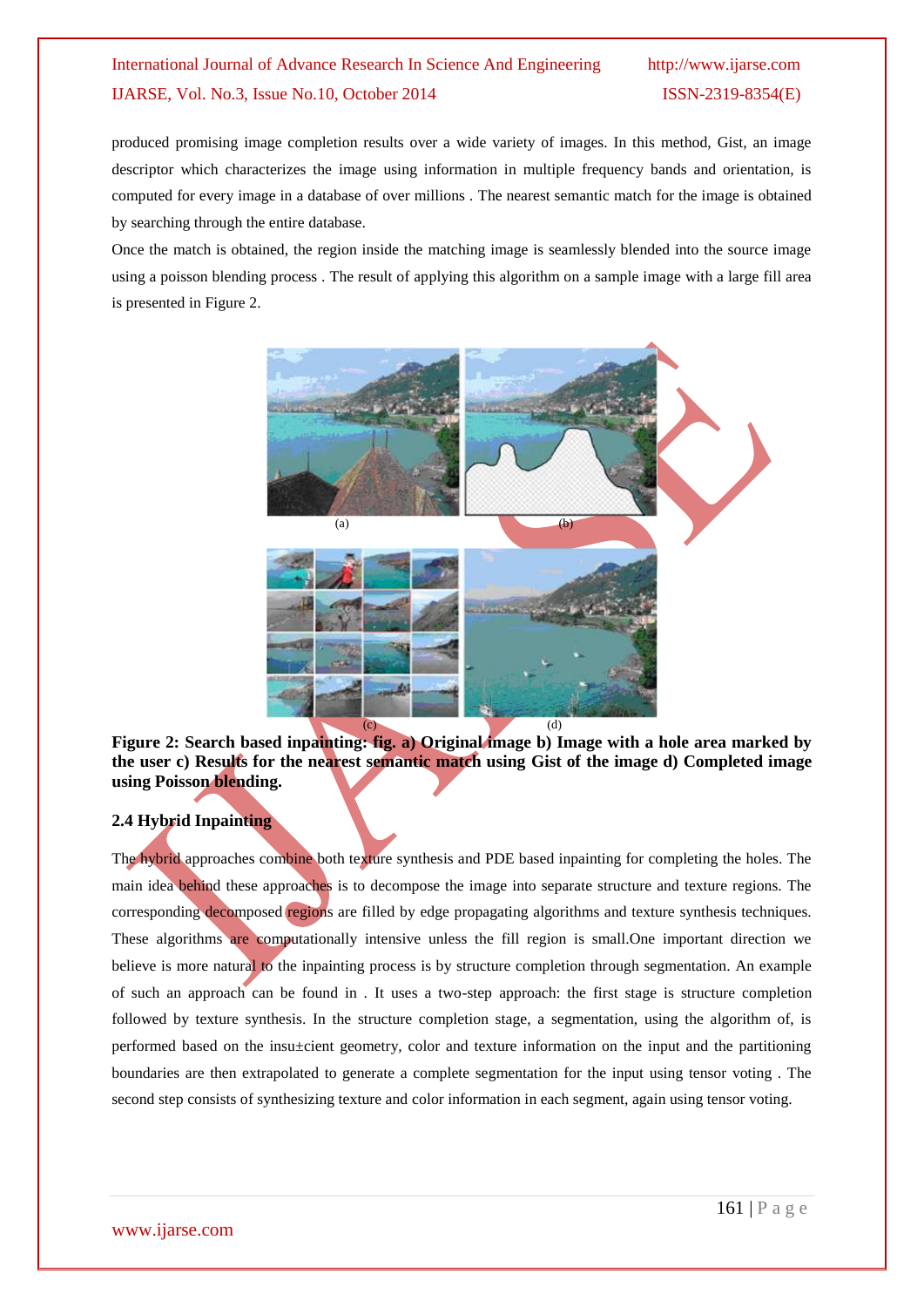#### **2.5 Semi-Automatic and Fast Digital Inpainting**

Semi-automatic image inpainting with user assistance, in the form of guide lines to help in structure completion has found favor with researchers. The method by Jian et.al termed as inpainting with Structure propagation follows a two step process. In the first step a user manually specifies important missing information in the hole by sketching object boundaries from the known to the unknown region and then a patch based texture synthesis is used to generate the texture. The missing image patches are synthesized along the user specified curves by formulating the problem as a global optimization problem under various structural and consistency constraints. Simple dynamic programming can be used to derive the optimal answer if only a single curve is present. For multiple objects, the optimization is great deal more difficult and the proposers approximated the answer by using belief propagation

Depending on the size of the inpainting area, all the methods discussed above take minutes to hours to complete and hence making it unacceptable for interactive user applications. To speed up the conventional image inpainting algorithms, a new class of fast inpainting techniques are being developed. Oliviera et.al proposed a fast digital Inpainting technique based on an isotropic diffusion model which performs inpainting by repeatedly convolving the inpainting region with a diffusion kernel. A new method which treats the missing regions as level sets and uses Fast Marching Method (FMM) to propagate image information has been proposed by Telea. These fast techniques are not suitable in filling large hole regions as they lack explicit methods to inpaint edge regions. As a result, they introduce blur artifacts in these areas making the inpainting unsatisfactory.

#### **III. IMAGE INPAINTING ALGORITHMS**

#### **3.1 PDE Based Inpainting Algorithm**

A Partial Differential Equation (PDE) based iterative algorithm proposed by Bertalmio et.al [11] paved the way for modern digital image inpainting. The result of applying this algorithm to example images is shown in Figure 3. Borrowing heavily from the idea of manual inpainting, this iterative process propagates linear structures (edges) of the surrounding area also called Isophotes, into the hole region denoted by  $\Omega$  using a diffusion process given by

# $\left( \prod_{i=1}^{n} (i, j) \right) = I^{n} (i, j) + \Delta t \cdot I_{t}^{n} (i, j), \forall (I, j) \in \Omega$

where *n* is the iteration time, (i, j) are pixel co-ordinates,  $\Delta t$  is the rate of the change of inpainting,  $I_t^n$  (i, j) is the update factor on the image  $J^{\pi}(i, j)$ . The update factor in the above equation, is a smoothed image obtained by applying a Laplacian operation in the direction perpendicular to the gradient in an iterative fashion. The PDE form of this processis expressed as

#### $I_+ = \nabla (\Delta I) \nabla + I$

where  $\nabla$  + I is the isophote direction and  $\nabla$  + I is the Laplacian smoothness of eration on the gradient. One of the main drawbacks of this technique is that it underperforms in the replication of large textured regions due to blurring artifact of the diffusion process and the lack of explicit treatment of the pixels on edges. Inspired by this work, Chan and Shen proposed the Total Variational (TV) inpainting model which uses Euler-Lagrange equation and anisotropic diffusion based on the strength of the isophotes. Let *D* be the inpainting region and *E*  be the adjoining region around the hole, the variational inpainting model finds a function *u* on the extended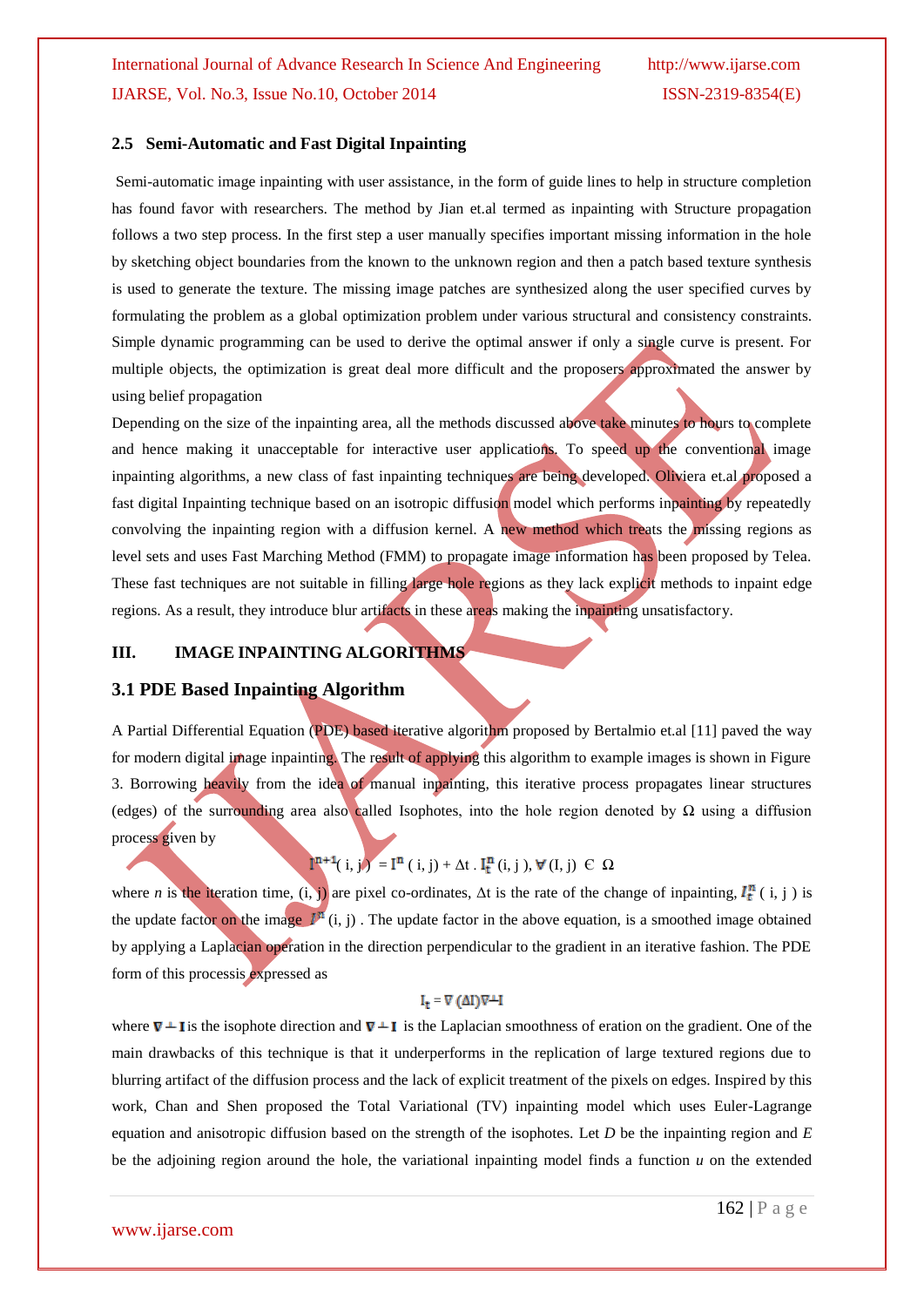inpainting domain adjoining the hole boundary  $E U D$ , such that it minimizes a regularity functional  $R(u)$  under the denoising constraint on *E* defined below :

$$
R(u) = \int r(\mid \nabla u \mid) dx dy
$$

where *r* is an appropriate real function which is nonnegative for nonnegative inputs.





**Fig 3: (a) Original Image (b) Damaged regions or \hole" in the form of mask.**



**(c) Inpainted image**

This technique performs reasonably well for small regions and noise removal applications but it neither connects broken edges nor creates texture patterns. The TV model was extended to Curvature Driven Diffusion model (CDD) in which included the curvature information of the isophotes to handle the curved structures in a better manner. Tschumperle et.al introduced another PDE based technique referred to as vector valued regularization under anisotropic diffusion framework. These algorithms were focused on maintaining the structure of the inpainting area and hence could not perform as well in texture flling due to blurring artifacts.

#### **3.2 Texture synthesis based Inpainting Algorithm**

Texture synthesis algorithms operate essentially on one pixel at a time and determine its value by looking for similar areas in the available image data. The fragment based algorithms can in some sense be considered as generalized texture synthesis. Instead of copying single pixels whole blocks are transferred into the inpainting domain thereby regarding that the resulting inpainting connects smoothly and is similar to the available image. Some hybrid algorithms which combine one or more techniques can also be used in inpainting domain .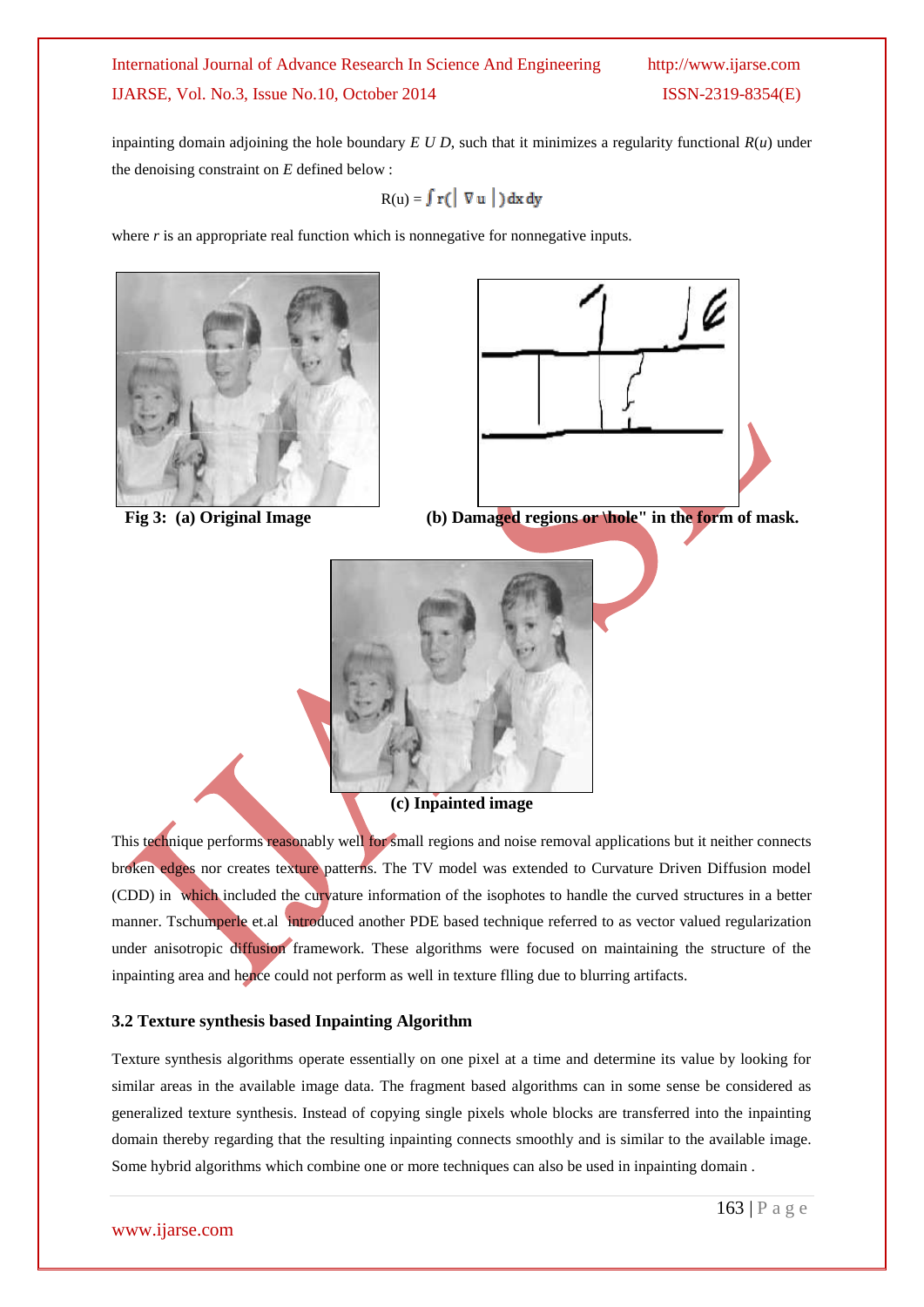In the following we give an overview on texture synthesis algorithms which have been used particularly for inpainting purposes:Cant & Langensiepen create copies of the image to be inpainted at various scales. In the coarsest image several candidates for a best matching patch are searched. In this search process also mirrored and rotated versions of the patches are considered. Once a set of candidate patch positions is found they are transferred to higher levels where the positions are adjusted to the finer resolution by searching in a neighborhood around the best positions found so far. Thus an exhaustive search has only to be performed at the coarsest level, on the finer levels only a small subset of the image has to be considered.

Criminisi et.al. and use a confidence and a priority function. The priority of a pixel depends on the confidence and on the gradient magnitude of its surrounding. Pixels lying close to convex corners inside the inpainting domain get high priority since they are surrounded by many high confidence pixels and thus can be reliably inpainted. On the other hand pixels lying close to edges (high gradients) are also assigned high priority such that edges are treated preferably. Continuation of edges tends to build concave spikes into the inpainting domain and the priority of the surrounding pixels decreases. Thus a balanced growing of edges and texture patches is guaranteed. Patches are taken to be fixed size and constant shape (i.e., no rotation or mirroring is considered) and the similarity of patches is simply calculated using sum of squared differences.

The edges as well as their influencing regions are readily restored by structure propagation. Then, in this subsection, the remainder unknown regions are treated as textural regions, so

texture synthesis is employed to fill-in these holes. For textural regions, we prefer patch-wise algorithms because they are good at preserving large-scale texture pattern.

We choose square patches as the fundamental elements while a confidence map is introduced to guide the order of synthesis. Unknown textural regions are progressively restored during texture synthesis by first reconstructing the prior patches and then the others that remain. The priority of a patch is determined by calculation of confidence and the distance from the edge.



**Fig..4. Patch-Wise Texture Synthesis in Our Scheme.**

As shown in Fig.4, for each patch centered at a marginal pixel of unknown regions (denoted by target patch), we calculate the average confidence value of all pixels in this patch, as well as the average distance of all pixels from the edge. Then the patch with the highest confidence rating and the greatest distance from the edge will be synthesized first.

Afterwards, a source patch, which is most similar to the target patch, will be searched out from the neighbourhood of the target patch. Here, the similarity of two patches is measured by the SSD of pixel values

#### www.ijarse.com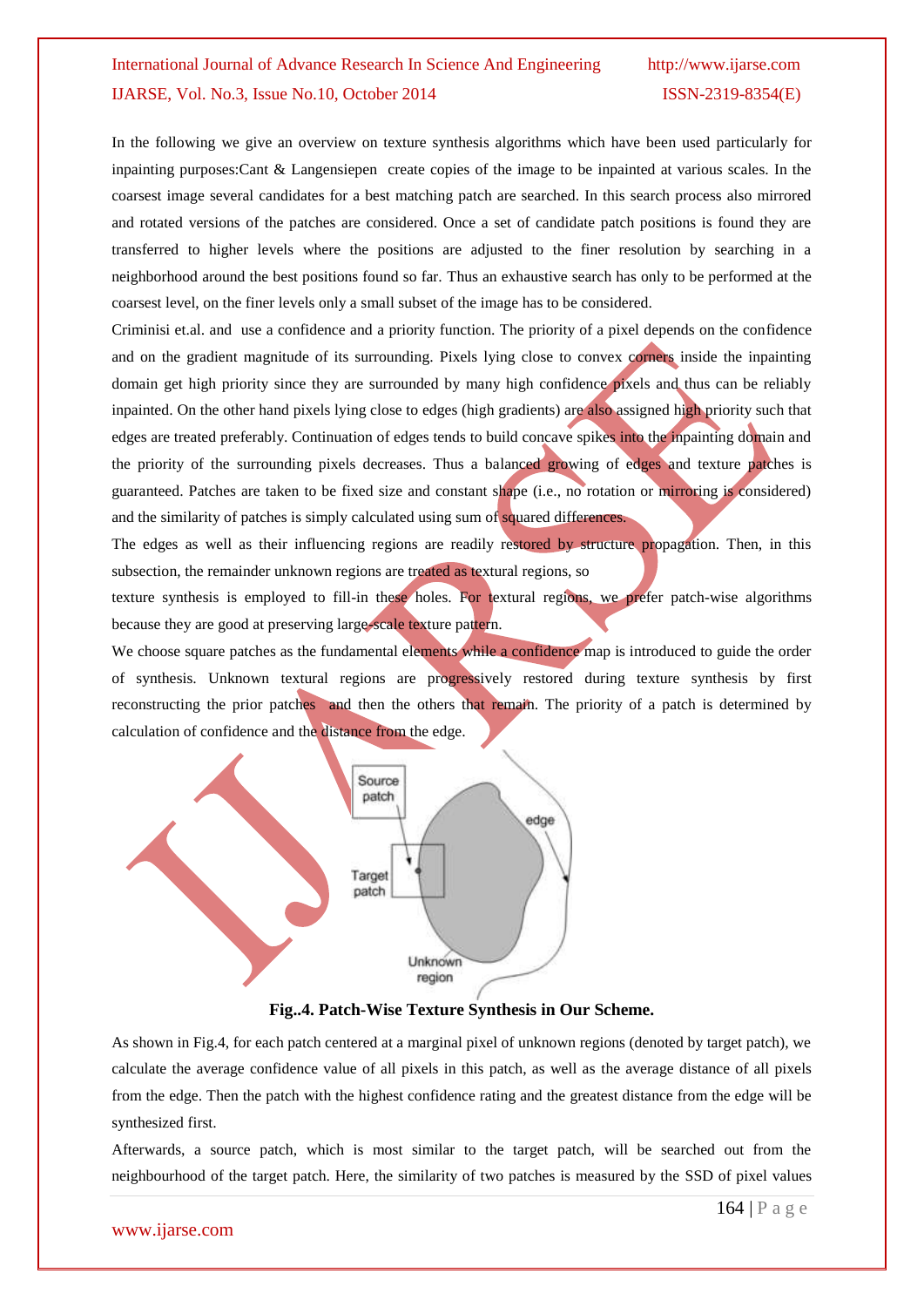between overlapped available pixels of two patches. A patch that results in the least SSD will be chosen as the source patch. Notice that the filling-in process is not as simple as copy-paste work, we have to deal with overlapped regions as well as seams. In our algorithm, the graph-cut method is used to merge the source patch into the existing image, and the Poisson editing is utilized to erase the seams. After one patch is restored, the confidence map is updated. All newly recovered pixels are treated as available pixels in the following synthesis steps. Then, the next target patch is searched and processed until no unknown pixel exists.

#### **IV CONCLUSIONS**

In this review, we have discussed the existing techniques of Image Inpainting. We also presented PDE based Inpainting Algorithm and Texture synthesis based Inpainting Algorithm.. By applying these algorithms to the various images it is found that the choice of using Texture or PDE algorithms depends on the nature of the image to be inpainted. The PDE algorithm is used for structure dominated images to fill-in narrow or crack type regions, while the texture algorithm is more suited for textured images. The time required for the inpainting process depends on the size of the image and the regions to be inpainted, and it ranges form few seconds to several minutes for large images.

This comparison indicates as expected that the PDE-based digital inpainting algorithm has some disadvantages, which can be summarized as follows:

• Resulting image is blurred.

• Large textured regions are not well reproduced.

Also the texture Exemplar-based inpainting algorithm fails in some cases, and that is because:

• The algorithm can not accurately propagate image structures.

• The matching criterion for texture synthesis that only uses only the color information produced artifacts in the image.

### **REFERENCES**

- 1. A. Criminisi, P. Peres and K. Toyama, "Object Removal by Exemplar-Based Inpainting", Proceedings of the 2003 IEEE Computer Society Conference on Computer Vision and Pattern Recognition (CVPR'03).
- 2. Mahalingam, Vijay Venkatesh, "Digital Inpainting Algorithms And Evaluation" (2010). Doctoral Dissertations.
- 3. Zongben Xu and Jian Sun, "Image compression based on spatial redundancy removal
	- a. and image inpainting " , Journal of Zhejiang University-Science C (Computers &
	- b. Electronics),2010.
- 4. Anupam ,Pulkit Goyal ,Sapan Diwakar , "Fast and Enhanced Algorithm for Exemplar Based Image Inpainting" IIIT Allahabad, India.
- 5. Mag. Harald Grossauer , "Completion of Images with Missing Data Regions", Ph.D. Thesis, University of Innsbruck, Austria, 2005.
- 6. BianRu Li, Yue Qi, XuKun Shen, "An Image Inpainting Method", Ninth International Conference on Computer Aided Design and Computer Graphics, IEEE, 2005.